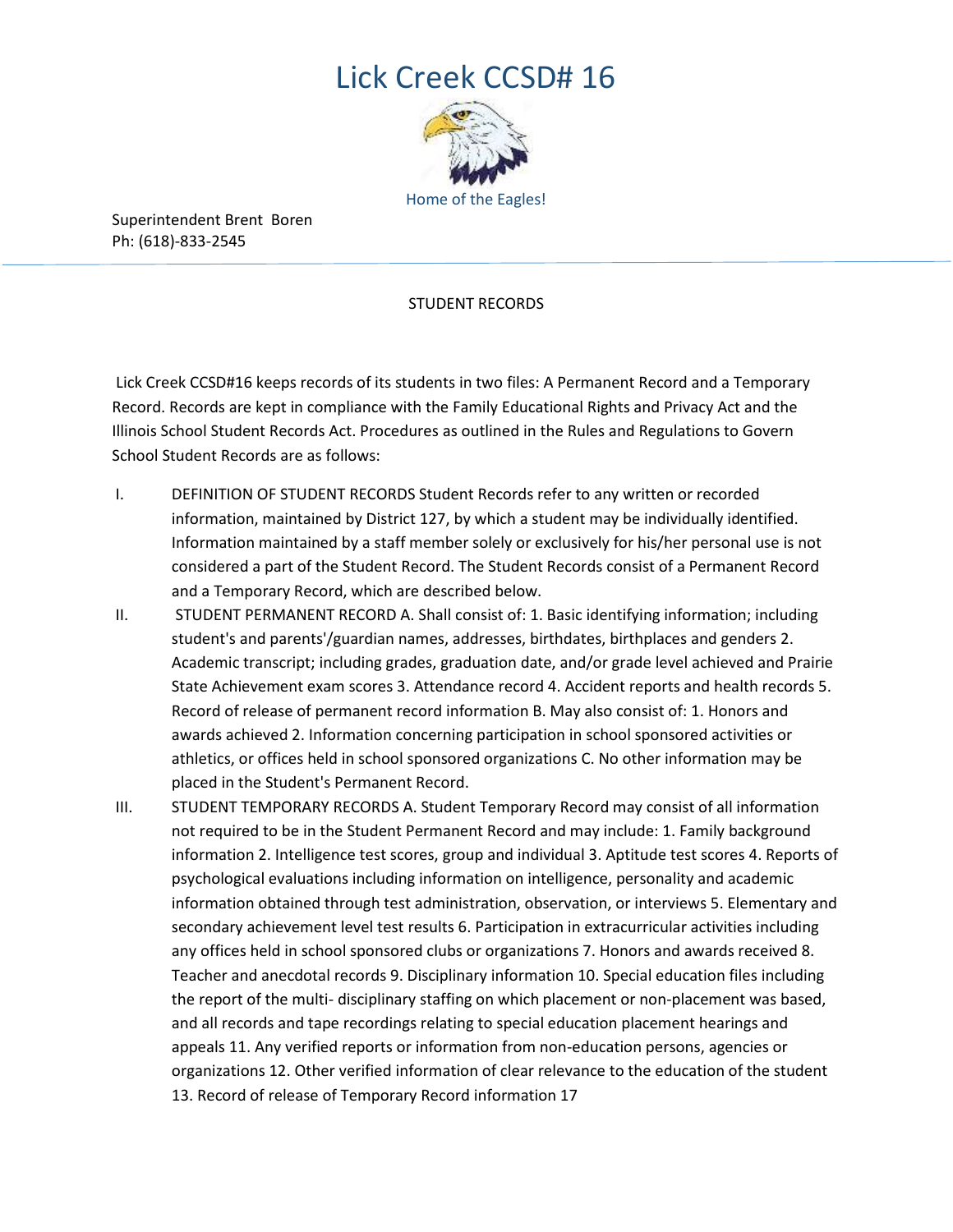# Lick Creek CCSD# 16



Superintendent Brent Boren Ph: (618)-833-2545

- IV. INSPECTION OF STUDENT RECORDS A. A parent/guardian has the right to inspect and copy all school student permanent and temporary records of that parent's child. B. A student shall have the right to inspect and copy his or her school student permanent record. C. All rights and privileges afforded to a parent regarding school student records shall become exclusively those of the student upon his/her eighteenth birthday, graduation from secondary school, marriage, or entry into military service, whichever occurs first. With the exception of students who are legally emancipated, prior to such occasion, parental permission will be required before a student may inspect and copy his/her school student temporary record. D. Student Records will be made available to parent (s)/guardian of eligible students within fifteen (15) school days from the time a written request is received. E. When parent (s)/guardian or students inspect the records, a qualified staff member will be present to interpret the information contained in these records. F. Copies of student records will be provided to eligible parent (s)/guardian and students upon request. The cost of copies is 35 cents per page. G. Non-custodial parents have the same rights as custodial parents unless specifically limited by a court order. H. No person may condition the granting or withholding of any right, privilege, benefits, or make as a condition of employment, credit or insurance the securing by any individual of any information from a student's temporary record obtained through the exercise of any rights secured under the School Student Record Act.
- V. OTHER

## ACCESS TO STUDENT RECORDS

Lick Creek CCSD#16 will release student records to an official records' custodian at another school at which the student has enrolled or intends to enroll. The official or student must make a written request to release the records.

VI. ACCESS TO RECORDS WITHOUT PARENTAL CONSENT A. CCSD# 16 staff members who have a current and legitimate educational interest in the student records will have access to student permanent and temporary records. B. School officials will release student records without parent/guardian permission pursuant to valid court order presented by local, state or federal officials. However, school officials will notify parent (s)/guardian in writing when that happens. C. Student records may be made available to researchers for statistical purposes provided that: 1. Permission has been received from the State Superintendent of Education 2. No student or parent will be personally identified from the information